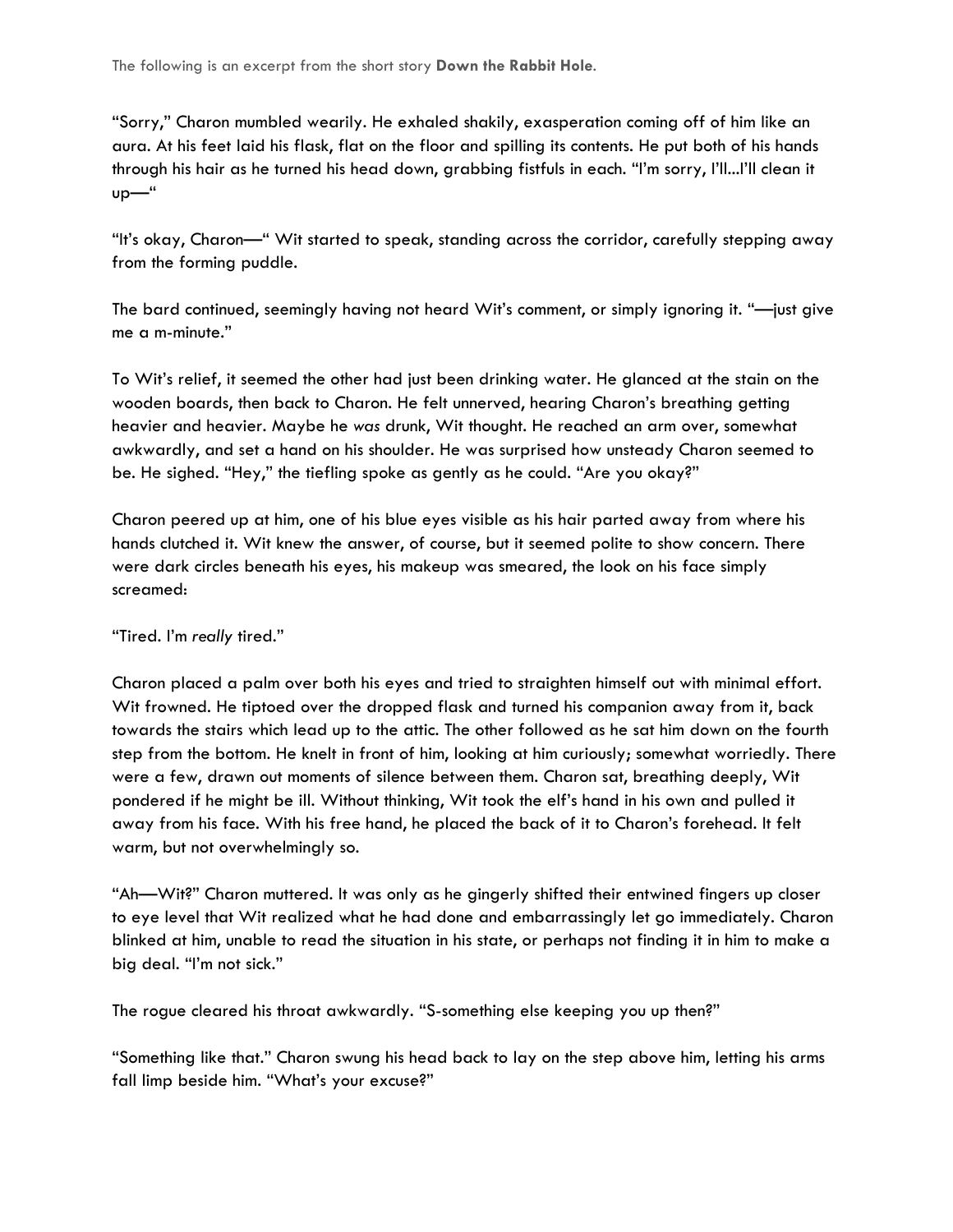The following is an excerpt from the short story **Down the Rabbit Hole**.

"I have my reasons." Wit averted his gaze.

Charon eyed him. He was wearing his dress-shirt though unbuttoned to where the neck came down into a low 'V' shape. He snickered at the sight. Given what he was used to, he thought, this was the closest he could get to his usual habits without making an accidental run-in with the others *extremely* awkward. Wit looked back to him, his brow furrowed as he thought that Charon was judging his 'reasons'. "Right. Secret agent man."

"Not this again." He rolled his eyes.

"You'll be promoted to just 'agent man' when you tell me what you're hiding." Charon watched him whilst they spoke, still laying where he was on the stairs. He folded his hands over his chest.

"Is it really a promotion if I'm losing an extra title?"

Charon sat up then, grunting as he did. Where Wit sat—glaring off in another direction irritably—he was startled when he turned back and the bard put his palm against the top of his head, pressing down on his slicked-back hair. His fingers barely brushed the sides of his dark horns. The bastard was sneering. "Well, what do you *want* me to call you?"

*This isn't fair*, Wit thought. His own face began to feel warm then when Charon's half-lidded gaze met his. *He's done this a million times, this isn't fair*—

In a swift move, Wit snatched his wrist and moved away from him. He grimaced, unable to find the words he wanted. "Just...just Wit." He let go. *Goddammit*.

"Right," Charon huffed, a small smile still gracing his face. He had won again, he thought.

As Wit watched him slick his own bangs back, he took note that the elf's breathing had normalized once more. Charon yawned, tears forming on the edge of his eyes squeezed shut. There were no words between them for an agonizing amount of time. Eventually, he raised his right arm and tilted his head to see around the rogue. With a snap of his fingers, the water on the floor evaporated. He stood up shortly thereafter and trudged over to the flask, Wit watching his movements all the while. He picked it up, sighing.

"Well," he shrugged, then glanced back at the tiefling. "I gotta get back to Wonderland."

"Wonderland?"

"Shitty, shitty Wonderland."

Wit finally stood up, readjusting his rolled up sleeves so they didn't hug his arms as tightly. Charon had barely budged the door handle when Wit started to speak dryly, "Hey—" he